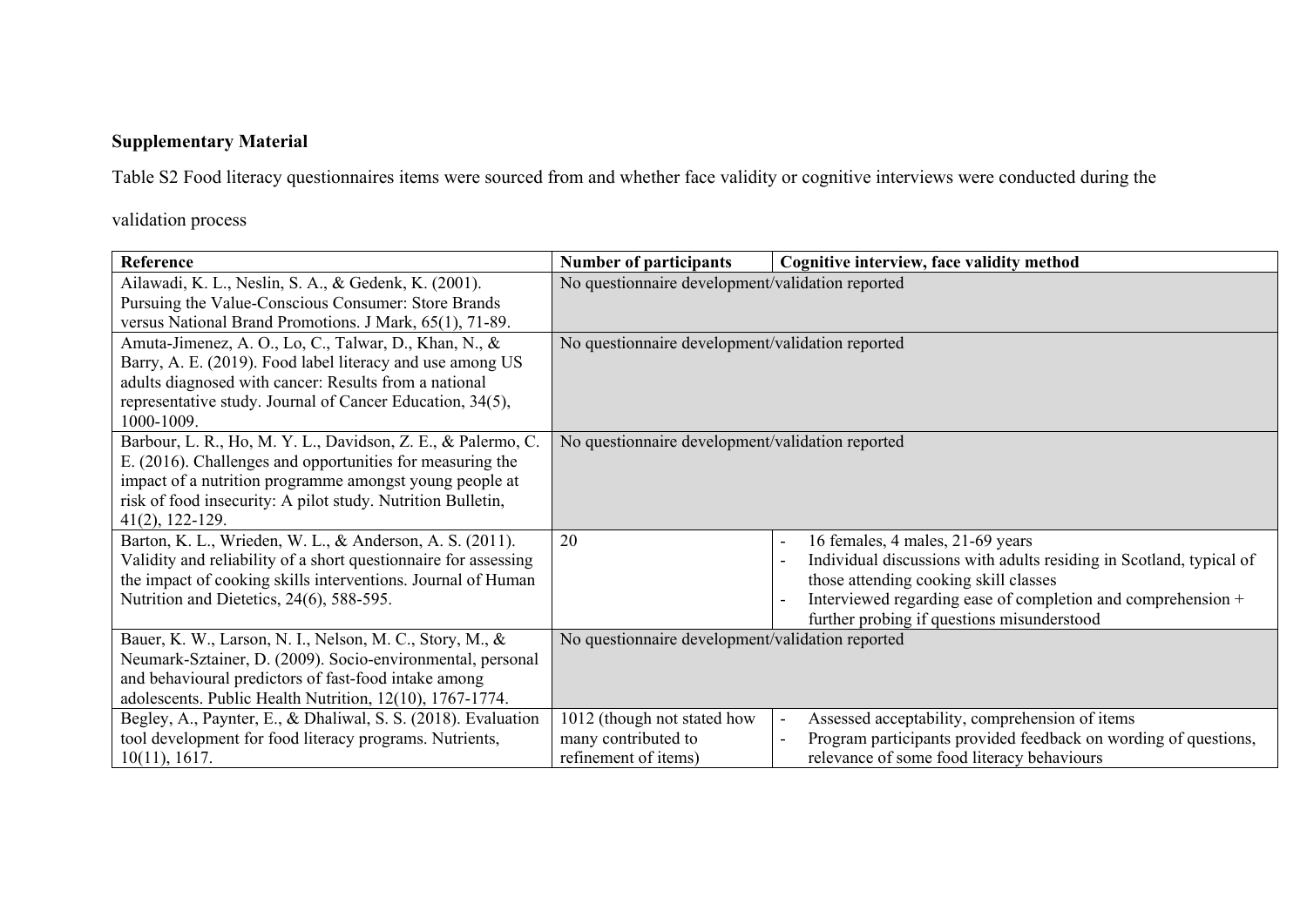| Reference                                                        | <b>Number of participants</b>                    | Cognitive interview, face validity method                                      |
|------------------------------------------------------------------|--------------------------------------------------|--------------------------------------------------------------------------------|
| Bell, R., & Marshall, D. W. (2003). The construct of food        |                                                  | 1 experimenter, 2 psychologists                                                |
| involvement in behavioral research: scale development and        |                                                  | Rated for face validity on a 7-point scale (extremely low,                     |
| validation. APPETITE, 40(3), 235-244.                            |                                                  | extremely high)                                                                |
| Boucher, A. B., Elizabeth, M., Meaghan, R. B., Lynn, R., &       | No questionnaire development/validation reported |                                                                                |
| Rebecca, T. (2017). The Ontario Food and Nutrition               |                                                  |                                                                                |
| Strategy: identifying indicators of food access and food         |                                                  |                                                                                |
| literacy for early monitoring of the food environment. Health    |                                                  |                                                                                |
| promotion and chronic disease prevention in Canada:              |                                                  |                                                                                |
| research, policy and practice, 37(9), 313.                       |                                                  |                                                                                |
| Brissette, I., Lowenfels, A., Noble, C., & Spicer, D. (2013).    | No questionnaire development/validation reported |                                                                                |
| Predictors of total calories purchased at fast-food restaurants: |                                                  |                                                                                |
| Restaurant characteristics, calorie awareness, and use of        |                                                  |                                                                                |
| calorie information. J Nutr Educ Behav, 45(5), 404-411.          |                                                  |                                                                                |
| Buckley, M., Cowan, C., & McCarthy, M. (2007). The               | Not described                                    |                                                                                |
| convenience food market in Great Britain: Convenience food       |                                                  |                                                                                |
| lifestyle (CFL) segments. APPETITE, 49(3), 600-617.              |                                                  |                                                                                |
| Burton, M., Reid, M., Worsley, A., & Mavondo, F. (2017).         |                                                  | Questionnaire developed, but cognitive interviews, face validity not described |
| Food skills confidence and household gatekeepers' dietary        |                                                  |                                                                                |
| practices. APPETITE, 108, 183-190.                               |                                                  |                                                                                |
| Byrd-Bredbenner, C. (2005). Food Preparation Knowledge           |                                                  | Questionnaire developed, but cognitive interviews, face validity not described |
| and Confidence of Young Adults. Journal of Nutrition in          |                                                  |                                                                                |
| Recipe & Menu Development, 3(3-4), 37- 50.                       |                                                  |                                                                                |
| Byrd-Bredbenner, C., Wheatley, V., Schaffner, D., Bruhn, C.,     |                                                  | Questionnaire developed, but cognitive interviews, face validity not described |
| Blalock, L., & Maurer, J. (2007). Development and                |                                                  |                                                                                |
| implementation of a food safety knowledge instrument: Food       |                                                  |                                                                                |
| science education research. Journal of Food Science              |                                                  |                                                                                |
| Education, 6(3), 46-55.                                          |                                                  |                                                                                |
| Cerjak, M., Haas, R., Brunner, F., & Tomic, M. (2014). What      | 59                                               | 31 Croatian consumers, 28 Austrian consumers                                   |
| motivates consumers to buy traditional food products?            |                                                  | Word association test ('traditional food')                                     |
| Evidence from Croatia and Austria using word association         |                                                  | Laddering interviews (bottom-up interview process starting with                |
| and laddering interviews. Br Food J., 116(11), 1726-1747.        |                                                  | questions about lower-level attributes to uncover high-level values)           |
| Chamhuri, N., & Batt, P. J. (2015). Consumer perceptions of      | Not described                                    |                                                                                |
| food quality in Malaysia. Br Food J., 117(3), 1168-1187.         |                                                  |                                                                                |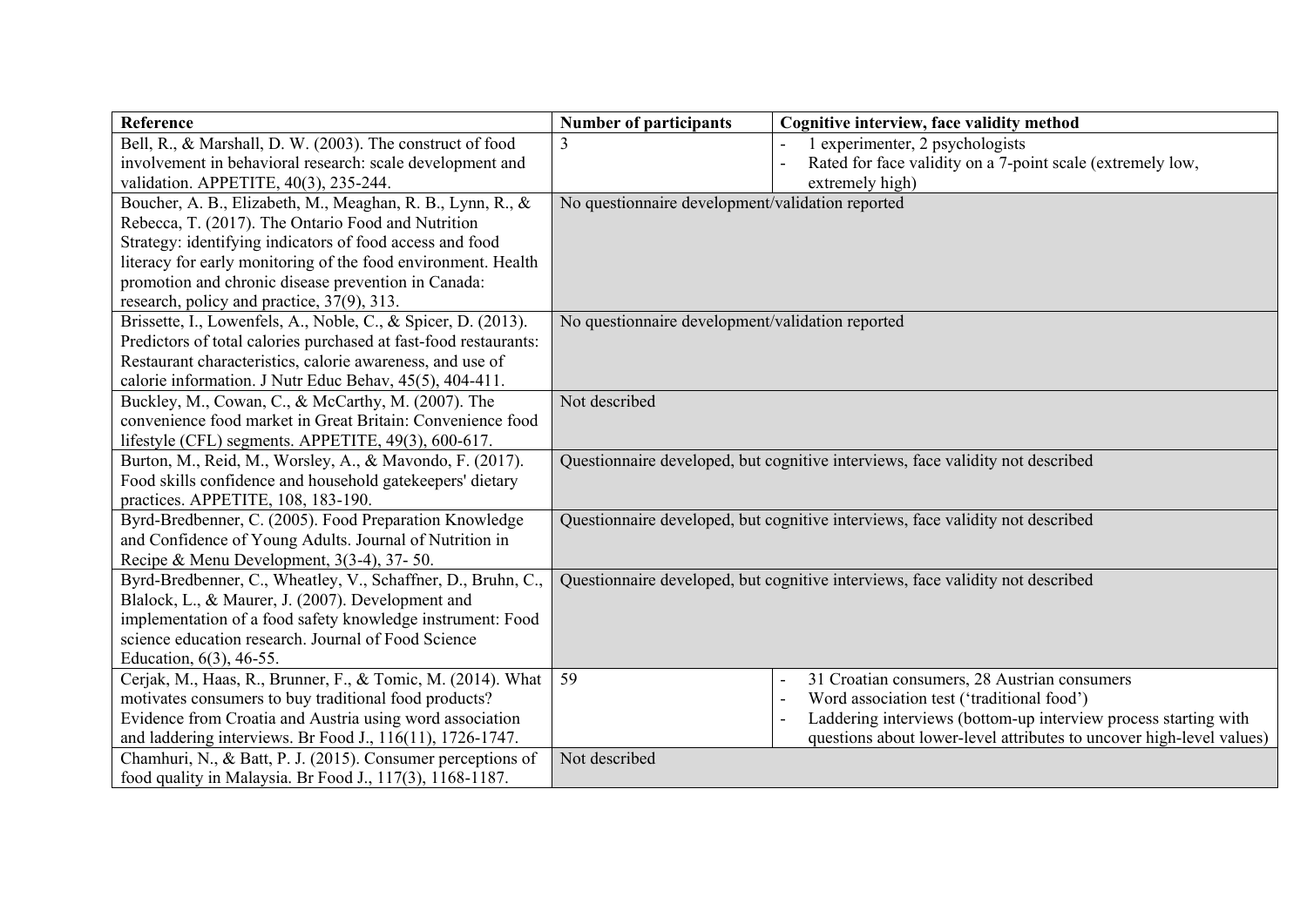| Reference                                                       | <b>Number of participants</b>                                                  | Cognitive interview, face validity method                                      |
|-----------------------------------------------------------------|--------------------------------------------------------------------------------|--------------------------------------------------------------------------------|
| Condrasky, M. D., Williams, J. E., Catalano, P. M., &           | 39                                                                             | 3 focus groups (parents, caregivers, cooks)                                    |
| Griffin, S. F. (2011). Development of psychosocial scales for   |                                                                                | Assisted in development of survey wording, appropriateness of                  |
| evaluating the impact of a culinary nutrition education         |                                                                                | questions, timing, readability                                                 |
| program on cooking and healthful eating. J Nutr Educ Behav,     |                                                                                |                                                                                |
| $43(6), 511-516.$                                               |                                                                                |                                                                                |
| Crawford, D., Ball, K., Mishra, G., Salmon, J., & Timperio,     | Questionnaire developed, but cognitive interviews, face validity not described |                                                                                |
| A. (2007). Which food-related behaviours are associated with    |                                                                                |                                                                                |
| healthier intakes of fruits and vegetables among women?         |                                                                                |                                                                                |
| Public Health Nutrition, 10(3), 256-265.                        |                                                                                |                                                                                |
| Dollahite, J. S., Pijai, E. I., Scott-Pierce, M., Parker, C., & | No questionnaire development/validation reported                               |                                                                                |
| Trochim, W. (2014). A Randomized Controlled Trial of a          |                                                                                |                                                                                |
| Community-Based Nutrition Education Program for Low-            |                                                                                |                                                                                |
| Income Parents. J Nutr Educ Behav, 46(2), 102-109.              |                                                                                |                                                                                |
| Dunn, C., Jayaratne, K. S. U., Baughman, K., & Levine, K.       | No questionnaire development/validation reported                               |                                                                                |
| (2014). Teaching Basic Cooking Skills: Evaluation of the        |                                                                                |                                                                                |
| North Carolina Extension "Cook Smart, Eat Smart" Program.       |                                                                                |                                                                                |
| J Fam Consum Sci, 106(1), 39-46.                                |                                                                                |                                                                                |
| Flego, A., Herbert, J., Gibbs, L., Swinburn, B., Keating, C.,   | 30                                                                             | Jamie Oliver Ministry of Food population participants                          |
| Waters, E., & Moodie, M. (2013). Methods for the evaluation     |                                                                                | Informal focus group sessions                                                  |
| of the Jamie Oliver Ministry of Food program, Australia.        |                                                                                | Identification of questions that were ambiguous, sensitive                     |
| BMC Public Health, 13(1), 411.                                  |                                                                                |                                                                                |
| Food and Drug Administration. (2016). 2014 FDA Health           | Questionnaire developed, but no validation described                           |                                                                                |
| and Diet Survey.                                                |                                                                                |                                                                                |
| Garcia, A. L., Vargas, E., Lam, P. S., Shennan, D. B., Smith,   |                                                                                | Questionnaire developed, but cognitive interviews, face validity not described |
| F., & Parrett, A. (2014). Evaluation of a cooking skills        |                                                                                |                                                                                |
| programme in parents of young children - a longitudinal         |                                                                                |                                                                                |
| study. Public Health Nutrition, 17(5), 1013-1021.               |                                                                                |                                                                                |
| Grunert, K. G., Brunsø, K., & Bisp, S. (1993). Food-related     | Not described                                                                  |                                                                                |
| life style: Development of a cross-culturally valid instrument  |                                                                                |                                                                                |
| for market surveillance. MAPP working paper no 12.              |                                                                                |                                                                                |
| Hartmann, C., Dohle, S., & Siegrist, M. (2013). Importance      |                                                                                | Questionnaire developed, but cognitive interviews, face validity not described |
| of cooking skills for balanced food choices. Appetite, 65,      |                                                                                |                                                                                |
| $125 - 131.$                                                    |                                                                                |                                                                                |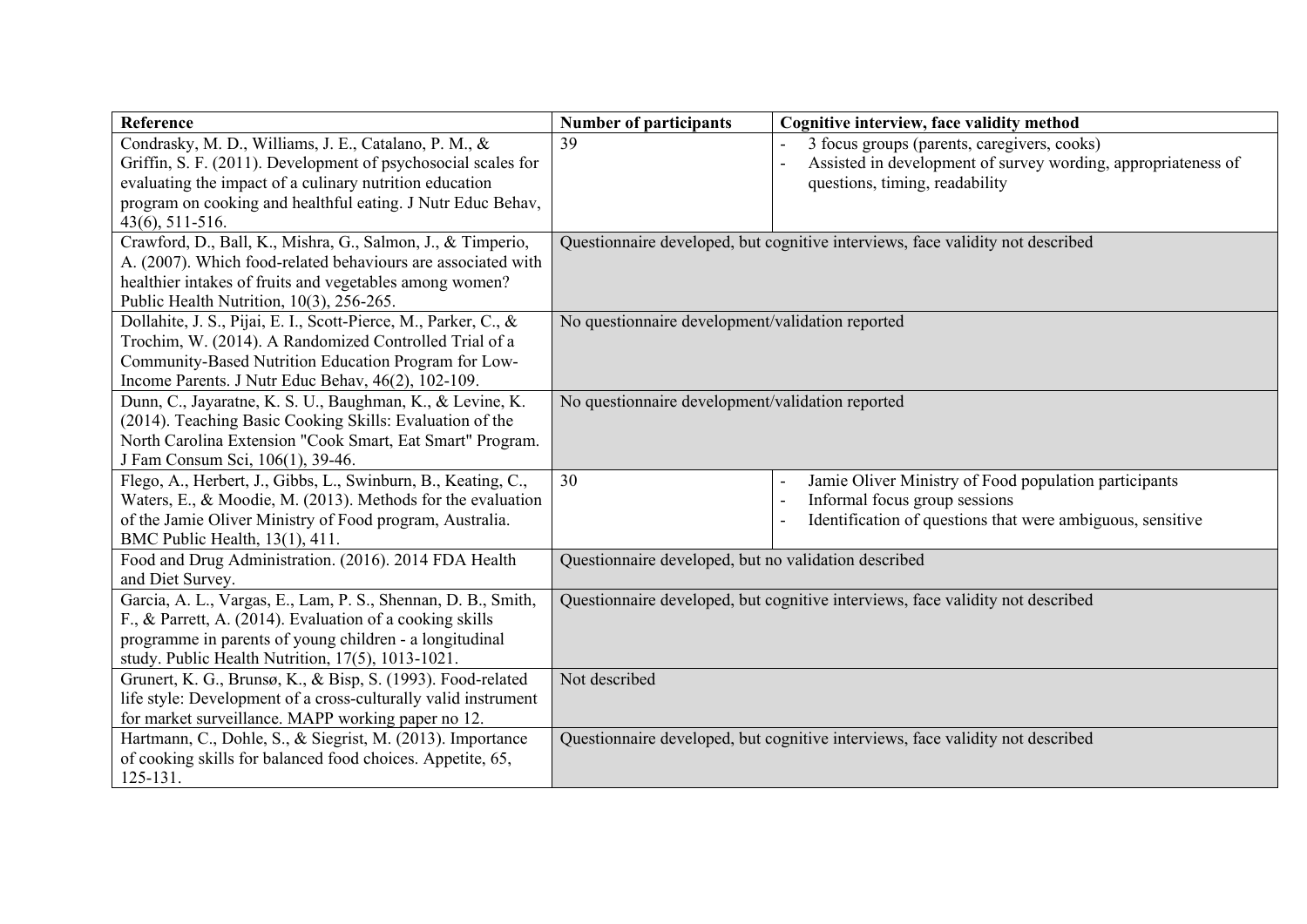| <b>Reference</b>                                                                                 | <b>Number of participants</b>                    | Cognitive interview, face validity method                                                                           |
|--------------------------------------------------------------------------------------------------|--------------------------------------------------|---------------------------------------------------------------------------------------------------------------------|
| Herbert, J., Flego, A., Gibbs, L., Waters, E., Swinburn, B.,                                     | No questionnaire development/validation reported |                                                                                                                     |
| Reynolds, J., & Moodie, M. (2014). Wider impacts of a 10-                                        |                                                  |                                                                                                                     |
| week community cooking skills program - Jamie's Ministry                                         |                                                  |                                                                                                                     |
| of Food, Australia. BMC Public Health, 14(1), 1161.                                              |                                                  |                                                                                                                     |
| Hutchinson, J., Watt, J. F., Strachan, E. K., & Cade, J. E.                                      | No questionnaire development/validation reported |                                                                                                                     |
| (2016). Evaluation of the effectiveness of the Ministry of                                       |                                                  |                                                                                                                     |
| Food cooking programme on self-reported food consumption                                         |                                                  |                                                                                                                     |
| and confidence with cooking. Public health nutrition, 19(18),                                    |                                                  |                                                                                                                     |
| 3417-3427.                                                                                       |                                                  |                                                                                                                     |
| Hwang, J., & Cranage, D. (2010). Customer health                                                 | 30                                               | Undergraduate students                                                                                              |
| perceptions of selected fast-food restaurants according to                                       |                                                  | Interviewed about understandability, readability of questionnaire                                                   |
| their nutritional knowledge and health consciousness. Journal                                    |                                                  |                                                                                                                     |
| of Foodservice Business Research, 13(2), 68-84.                                                  |                                                  |                                                                                                                     |
| Jevšnik, M., Hlebec, V., & Raspor, P. (2008). Consumers'                                         | 20                                               | Question clarity, identify response options, gauge duration                                                         |
| awareness of food safety from shopping to eating. Food                                           |                                                  |                                                                                                                     |
| Control, 19(8), 737-745.                                                                         |                                                  |                                                                                                                     |
| Kearney, J. M., Gibney, M. J., Livingstone, B. E., Robson, P.                                    | No questionnaire development/validation reported |                                                                                                                     |
| J., Kiely, M., & Harrington, K. (2001). Attitudes towards and                                    |                                                  |                                                                                                                     |
| beliefs about nutrition and health among a random sample of                                      |                                                  |                                                                                                                     |
| adults in the Republic of Ireland and Northern Ireland. Public                                   |                                                  |                                                                                                                     |
| Health Nutrition, 4(5a), 1117-1126.                                                              |                                                  |                                                                                                                     |
| Kliemann, N., Wardle, J., Johnson, F., & Croker, H. (2016).                                      | 20                                               | 2 x dietitians, 3 x health psychologists, 15 x dietetics students                                                   |
| Reliability and validity of a revised version of the General                                     |                                                  | Assessed level of difficulty, adequacy of items, selected best items<br>based on clarity, content, interpretability |
| Nutrition Knowledge Questionnaire. European Journal of<br>Clinical Nutrition, 70(10), 1174-1180. |                                                  |                                                                                                                     |
| Krause, C., Sommerhalder, K., Beer-Borst, S. (2016).                                             | 13                                               | 4 men, 9 women aged 27-67                                                                                           |
| Nutrition-specific health literacy: development and testing of                                   |                                                  | Thinking-aloud pre-test                                                                                             |
| a multi-dimensional questionnaire. Ernahrungs Umschau, 63,                                       |                                                  |                                                                                                                     |
| 214-220.                                                                                         |                                                  |                                                                                                                     |
|                                                                                                  |                                                  |                                                                                                                     |
| Krause, C. G., Beer-Borst, S., Sommerhalder, K., Hayoz, S.,                                      |                                                  |                                                                                                                     |
| & Abel, T. (2018). A short food literacy questionnaire                                           |                                                  |                                                                                                                     |
| (SFLQ) for adults: Findings from a Swiss validation study.                                       |                                                  |                                                                                                                     |
| Appetite, 120, 275-280.                                                                          |                                                  |                                                                                                                     |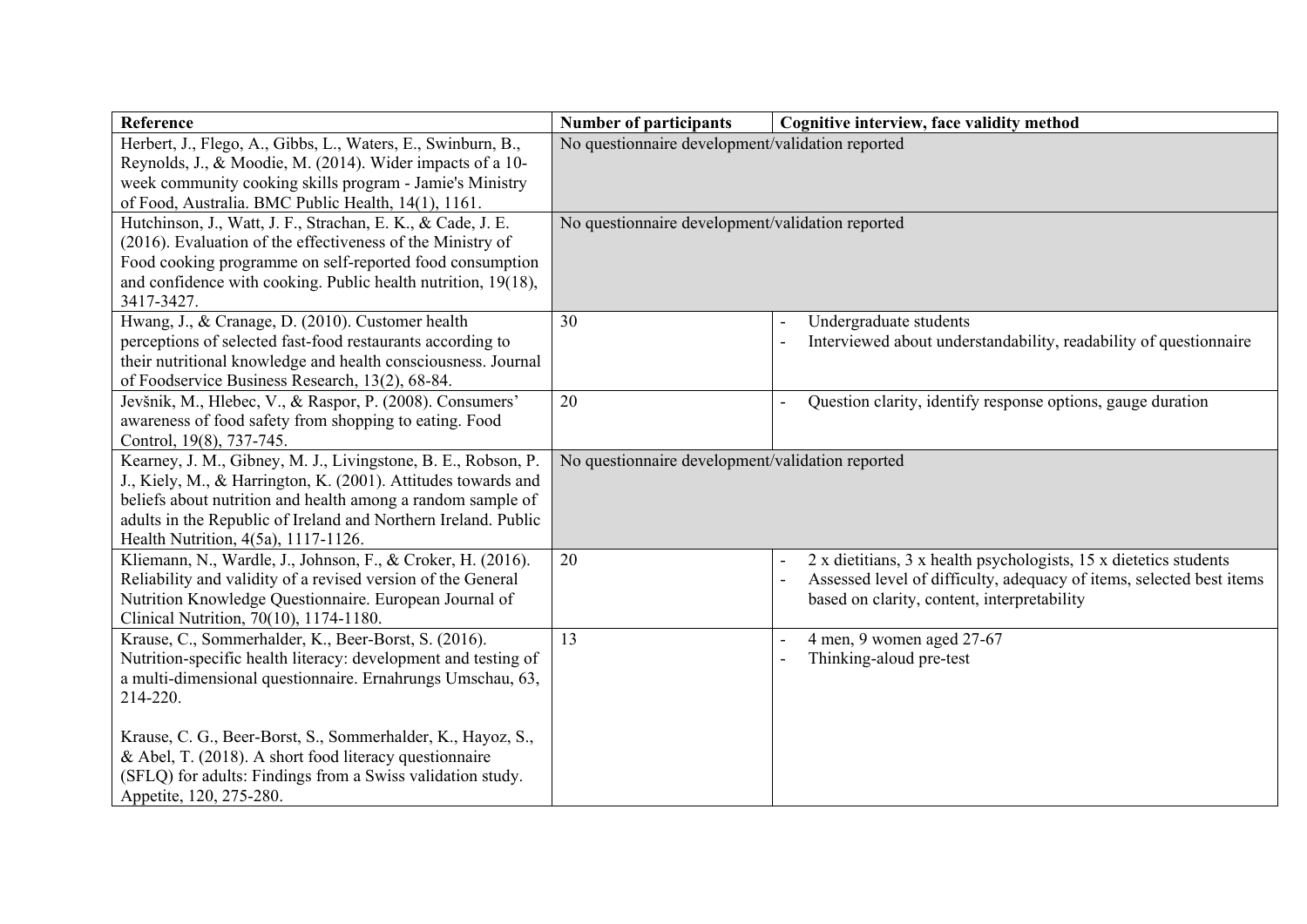| <b>Reference</b>                                               | <b>Number of participants</b>                                                                   | Cognitive interview, face validity method                               |
|----------------------------------------------------------------|-------------------------------------------------------------------------------------------------|-------------------------------------------------------------------------|
| Lahne, J., Wolfson, J. A., & Trubek, A. (2017). Development    |                                                                                                 | Experts in food-studies (community nutritionists, chefs, food           |
| of the Cooking and Food Provisioning Action Scale              |                                                                                                 | scientists, extension officers, rural sociologists)                     |
| (CAFPAS): A new measurement tool for individual cooking        |                                                                                                 |                                                                         |
| practice. Food Quality and Preference, 62, 96-105.             |                                                                                                 |                                                                         |
| Lavelle, F., McGowan, L., Hollywood, L., Surgenor, D.,         | 14                                                                                              | Pilot survey field interviews                                           |
| McCloat, A., Mooney, E., Dean, M. (2017). The                  |                                                                                                 | Clarity of questions, how easy participants found measures to           |
| development and validation of measures to assess cooking       |                                                                                                 | complete, wording, readability, usability                               |
| skills and food skills. Int J Behav Nutr Phys Act., 14, 118.   |                                                                                                 |                                                                         |
| Levy, J., & Auld, G. (2004). Cooking Classes Outperform        | Questionnaire developed and some initial validation but cognitive interviews, face validity not |                                                                         |
| Cooking Demonstrations for College Sophomores. J Nutr          | described                                                                                       |                                                                         |
| Educ Behav, 36(4), 197-203.                                    |                                                                                                 |                                                                         |
| Mallinson, L. J., Russell, J. M., & Barker, M. E. (2016).      | Questionnaire developed and some initial validation but cognitive interviews, face validity not |                                                                         |
| Attitudes and behaviour towards convenience food and food      | described                                                                                       |                                                                         |
| waste in the United Kingdom. APPETITE, 103, 17-28.             |                                                                                                 |                                                                         |
| Méjean, C., Hassen, W. S., Gojard, S., Ducrot, P., Lampuré,    | Not described                                                                                   | Experts (multidisciplinary research team of nutritionists, dietitians,  |
| A., Brug, H.,  & Castetbon, K. (2017). Social disparities in   |                                                                                                 | economists, sociologists) assessed length, items' wording,              |
| food preparation behaviours: a DEDIPAC study. Nutrition        |                                                                                                 | categories of responses                                                 |
| journal, 16(1), 1-13.                                          |                                                                                                 | 'Subjects' evaluated acceptability, feasibility on 4-point likert scale |
|                                                                | 100                                                                                             | strongly disagree to strongly agree for questionnaire length or         |
|                                                                |                                                                                                 | redundant items                                                         |
| NatCen Social Research. (2008). British Social Attitudes       | Questionnaire developed, but no validation described                                            |                                                                         |
| Survey.                                                        |                                                                                                 |                                                                         |
| Neumark-Sztainer, D., Larson, N. I., Fulkerson, J. A.,         | Questionnaire developed, but no validation described                                            |                                                                         |
| Eisenberg, M. E., & Story, M. (2010). Family meals and         |                                                                                                 |                                                                         |
| adolescents: what have we learned from Project EAT (Eating     |                                                                                                 |                                                                         |
| Among Teens)? Public Health Nutrition, 13(7), 1113-1121.       |                                                                                                 |                                                                         |
| Palumbo, R., Annarumma, C., Adinolfi, P., Vezzosi, S.,         | 15                                                                                              | 12 women, 3 men (26-58), members of the Italian Association of          |
| Troiano, E., Catinello, G., & Manna, R. (2017). Crafting and   |                                                                                                 | Dietitians                                                              |
| applying a tool to assess food literacy: Findings from a pilot |                                                                                                 | Provide feedback on design, clarity of the tool                         |
| study. Trends Food Sci Technol., 67, 173-182.                  |                                                                                                 |                                                                         |
| Pinard, C. A., Uvena, L. M., Quam, J. B., Smith, T. M., &      | 21                                                                                              | Think-aloud, probing                                                    |
| Yaroch, A. L. (2015). Development and testing of a revised     |                                                                                                 |                                                                         |
| Cooking Matters for Adults Survey. American Journal of         |                                                                                                 |                                                                         |
| Health Behavior, 39(6), 866-873.                               |                                                                                                 |                                                                         |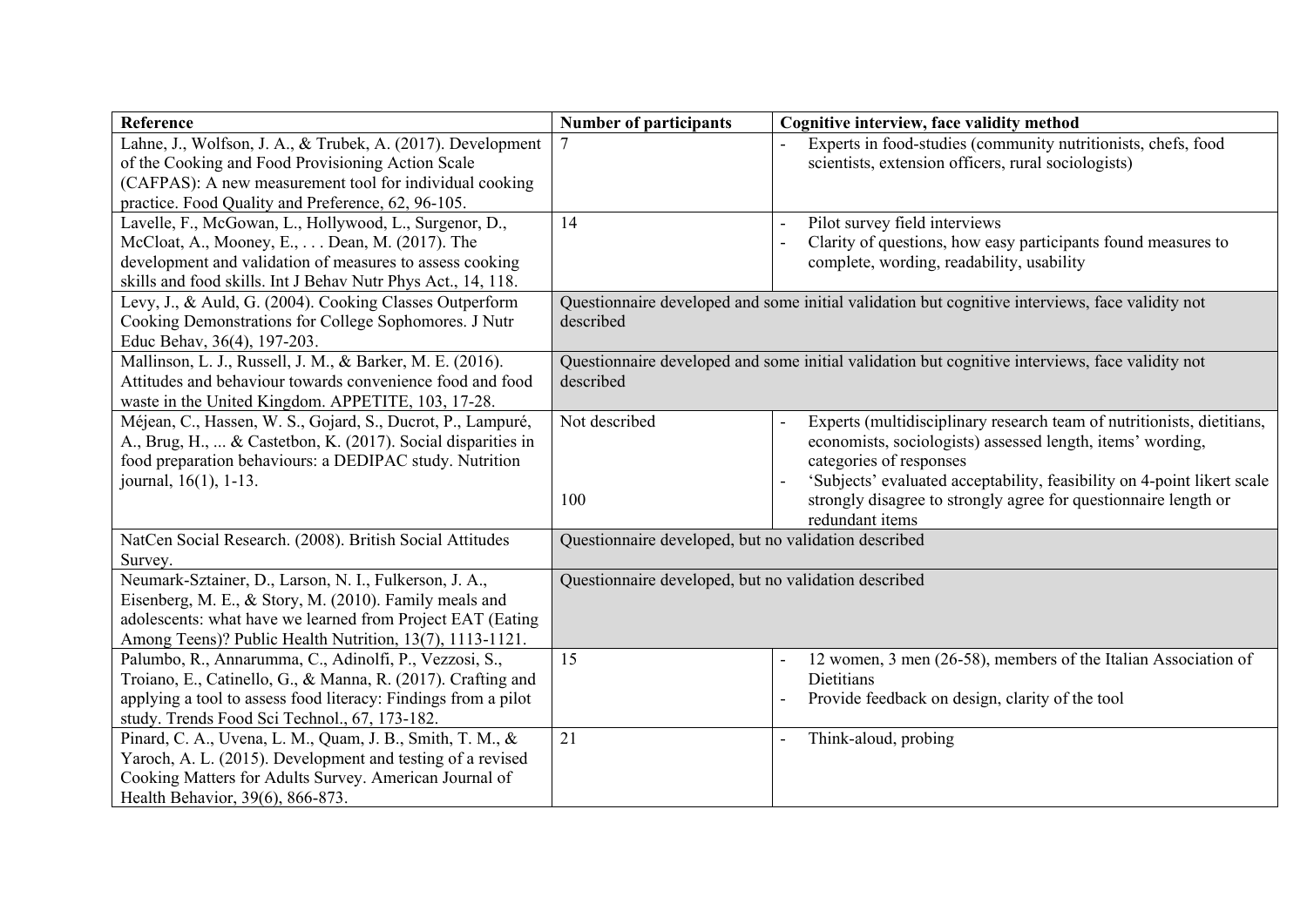| Reference                                                        | <b>Number of participants</b>                        | Cognitive interview, face validity method                                                             |
|------------------------------------------------------------------|------------------------------------------------------|-------------------------------------------------------------------------------------------------------|
| Poelman, M. P., Dijkstra, S. C., Sponselee, H., Kamphuis, C.     | Not described                                        |                                                                                                       |
| B. M., Battjes-Fries, M. C. E., Gillebaart, M., & Seidell, J. C. |                                                      |                                                                                                       |
| (2018). Towards the measurement of food literacy with            |                                                      |                                                                                                       |
| respect to healthy eating: the development and validation of     |                                                      |                                                                                                       |
| the self perceived food literacy scale among an adult sample     |                                                      |                                                                                                       |
| in the Netherlands. Int J Behav Nutr Phys Act, 15(1), 54.        |                                                      |                                                                                                       |
| Ramirez, E. (2015). Development and implementation of the        | Questionnaire developed, but no validation described |                                                                                                       |
| generations eating together through cooking (G.E.T.T.            |                                                      |                                                                                                       |
| Cooking) curriculum and its effects on an inter-generational     |                                                      |                                                                                                       |
| population: A pilot study. (Degree Doctor of Philosophy),        |                                                      |                                                                                                       |
| Clemson University, Clemson, South Carolina, USA.                |                                                      |                                                                                                       |
| Sanlier, N., & Konaklioglu, E. (2012). Food safety               | Not described                                        | Face-to-face interviews (not further described)                                                       |
| knowledge, attitude and food handling practices of students.     |                                                      |                                                                                                       |
| Br Food J, 114(4), 469-480.                                      |                                                      |                                                                                                       |
| Scholderer, J., Brunsø, K., Bredahl, L., & Grunert, K. G.        |                                                      |                                                                                                       |
| (2004). Cross-cultural validity of the food-related lifestyles   |                                                      |                                                                                                       |
| instrument (FRL) within Western Europe. APPETITE, 42(2),         |                                                      |                                                                                                       |
| 197-211.                                                         |                                                      |                                                                                                       |
| Steptoe, A., Pollard, T. M., & Wardle, J. (1995).                | Not described                                        |                                                                                                       |
| Development of a Measure of the Motives Underlying the           |                                                      |                                                                                                       |
| Selection of Food: the Food Choice Questionnaire.                |                                                      |                                                                                                       |
| APPETITE, 25(3), 267-284.                                        |                                                      |                                                                                                       |
| Stotts, J. L., & Lohse, B. (2007). Reliability of the ecSatter   |                                                      | Tested existing questionnaire and some initial validation but cognitive interviews, face validity not |
| Inventory as a Tool to Measure Eating Competence. J Nutr         | described                                            |                                                                                                       |
| Educ Behav, 39(5, Supplement), S167- S170.                       |                                                      |                                                                                                       |
| The Health and Social Care Information Centre. (2009).           | Questionnaire developed, but no validation described |                                                                                                       |
| Health survey for England 2007, Healthy lifestyles:              |                                                      |                                                                                                       |
| Knowledge, attitudes and behaviour.                              |                                                      |                                                                                                       |
| Thomas, H. M., & Irwin, J. D. (2011). Cook It Up! A              | No questionnaire development/validation reported     |                                                                                                       |
| community-based cooking program for at-risk youth:               |                                                      |                                                                                                       |
| Overview of a food literacy intervention. BMC Research           |                                                      |                                                                                                       |
| Notes, 4(1), 495.                                                |                                                      |                                                                                                       |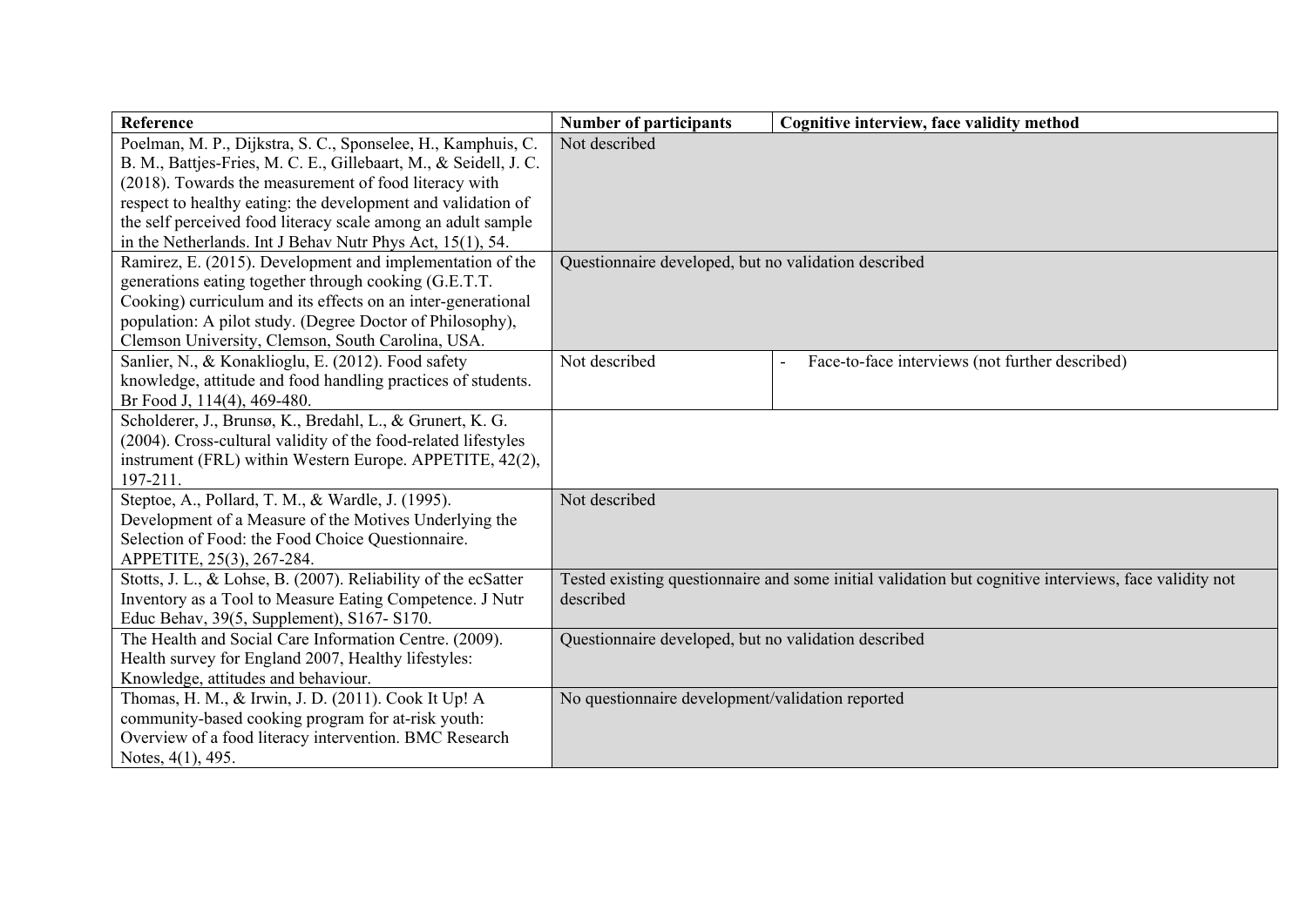| Reference                                                        | <b>Number of participants</b>                                                                   | Cognitive interview, face validity method                                                       |
|------------------------------------------------------------------|-------------------------------------------------------------------------------------------------|-------------------------------------------------------------------------------------------------|
| Thonney, P. F., & Bisogni, C. A. (2006). Cooking Up Fun! A       | No questionnaire development/validation reported                                                |                                                                                                 |
| Youth Development Strategy that Promotes Independent             |                                                                                                 |                                                                                                 |
| Food Skills. J Nutr Educ Behav, 38(5), 321-323.                  |                                                                                                 |                                                                                                 |
| Vilaro, M. J., Zhou, W., Colby, S. E., Byrd-Bredbenner, C.,      | 12                                                                                              | 7 experts, 5 undergraduate students                                                             |
| Riggsbee, K., Olfert, M. D.,  Mathews, A. E. (2017).             |                                                                                                 | Rated items for clarity, relevance, representativeness, coverage                                |
| Development and Preliminary Testing of the Food Choice           |                                                                                                 | using yes/no rating system                                                                      |
| Priorities Survey (FCPS): Assessing the Importance of            |                                                                                                 |                                                                                                 |
| Multiple Factors on College Students' Food Choices.              |                                                                                                 |                                                                                                 |
| Evaluation & the Health Professions, $40(4)$ , $425-449$ .       |                                                                                                 |                                                                                                 |
| Wallace, R., Lo, J., & Devine, A. (2016). Tailored nutrition     |                                                                                                 | Questionnaire developed and some initial validation but cognitive interviews, face validity not |
| education in the elderly can lead to sustained dietary           | described                                                                                       |                                                                                                 |
| behaviour change. The journal of nutrition, health & aging,      |                                                                                                 |                                                                                                 |
| $20(1)$ , 8-15.                                                  |                                                                                                 |                                                                                                 |
| Wijayaratne, S. P., Reid, M., Westberg, K., Worsley, A., &       | Questionnaire developed and some initial validation but cognitive interviews, face validity not |                                                                                                 |
| Mavondo, F. (2018). Food literacy, healthy eating barriers       | described                                                                                       |                                                                                                 |
| and household diet. European Journal of Marketing.               |                                                                                                 |                                                                                                 |
| Winkler, E., & Turrell, G. (2010). Confidence to Cook            | No questionnaire development/validation reported                                                |                                                                                                 |
| Vegetables and the Buying Habits of Australian Households.       |                                                                                                 |                                                                                                 |
| Journal of the American Dietetic Association, 110(5), S52-       |                                                                                                 |                                                                                                 |
| S61.                                                             |                                                                                                 |                                                                                                 |
| Woodruff, S. J., & Kirby, A. R. (2013). The associations         | 13                                                                                              | Children (not further described)                                                                |
| among family meal frequency, food preparation frequency,         |                                                                                                 | Cognitive interviews                                                                            |
| self-efficacy for cooking, and food preparation techniques in    |                                                                                                 | Rewording of questions, options, additional items                                               |
| children and adolescents. J Nutr Educ Behav, 45(4), 296-303.     |                                                                                                 |                                                                                                 |
| Worsley, A., Wang, W. C., & Burton, M. (2015). Food              | Questionnaire developed and some initial validation but cognitive interviews, face validity not |                                                                                                 |
| concerns and support for environmental food policies and         | described                                                                                       |                                                                                                 |
| purchasing. APPETITE, 91, 48-55.                                 |                                                                                                 |                                                                                                 |
| Ahn, S., Kim, B., Um, M., Park, Y., & Kye, S. (2020).            | Not in English                                                                                  |                                                                                                 |
| Development and validation of a nutrition literacy assessment    |                                                                                                 |                                                                                                 |
| tool for young adults. Journal of Nutrition and Health, 53(2),   |                                                                                                 |                                                                                                 |
| 175-189.                                                         |                                                                                                 |                                                                                                 |
| Gibbs, H. D., Ellerbeck, E. F., Gajewski, B., Zhang, C., &       | Questionnaire developed and some initial validation but cognitive interviews, face validity not |                                                                                                 |
| Sullivan, D. K. (2018). The nutrition literacy assessment        | described                                                                                       |                                                                                                 |
| instrument is a valid and reliable measure of nutrition literacy |                                                                                                 |                                                                                                 |